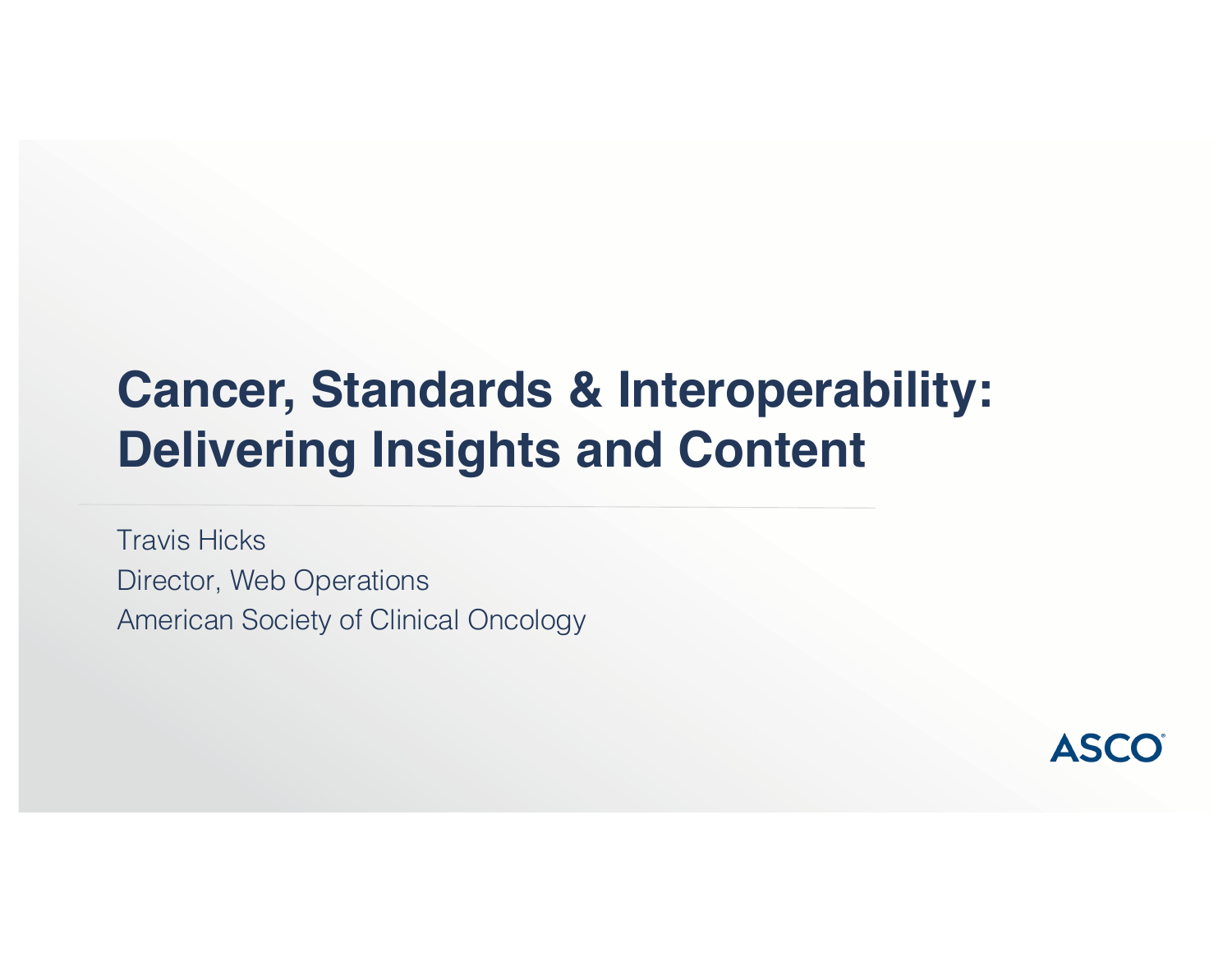## **What is the American Society of Clinical Oncology?**

- Founded in 1964, the American Society of Clinical Oncology promotes and provides for
	- o Lifelong learning for oncology professionals,
	- o Cancer research, and
	- o An improved environment for oncology practice,
- ASCO represents more than 45,000 oncology professionals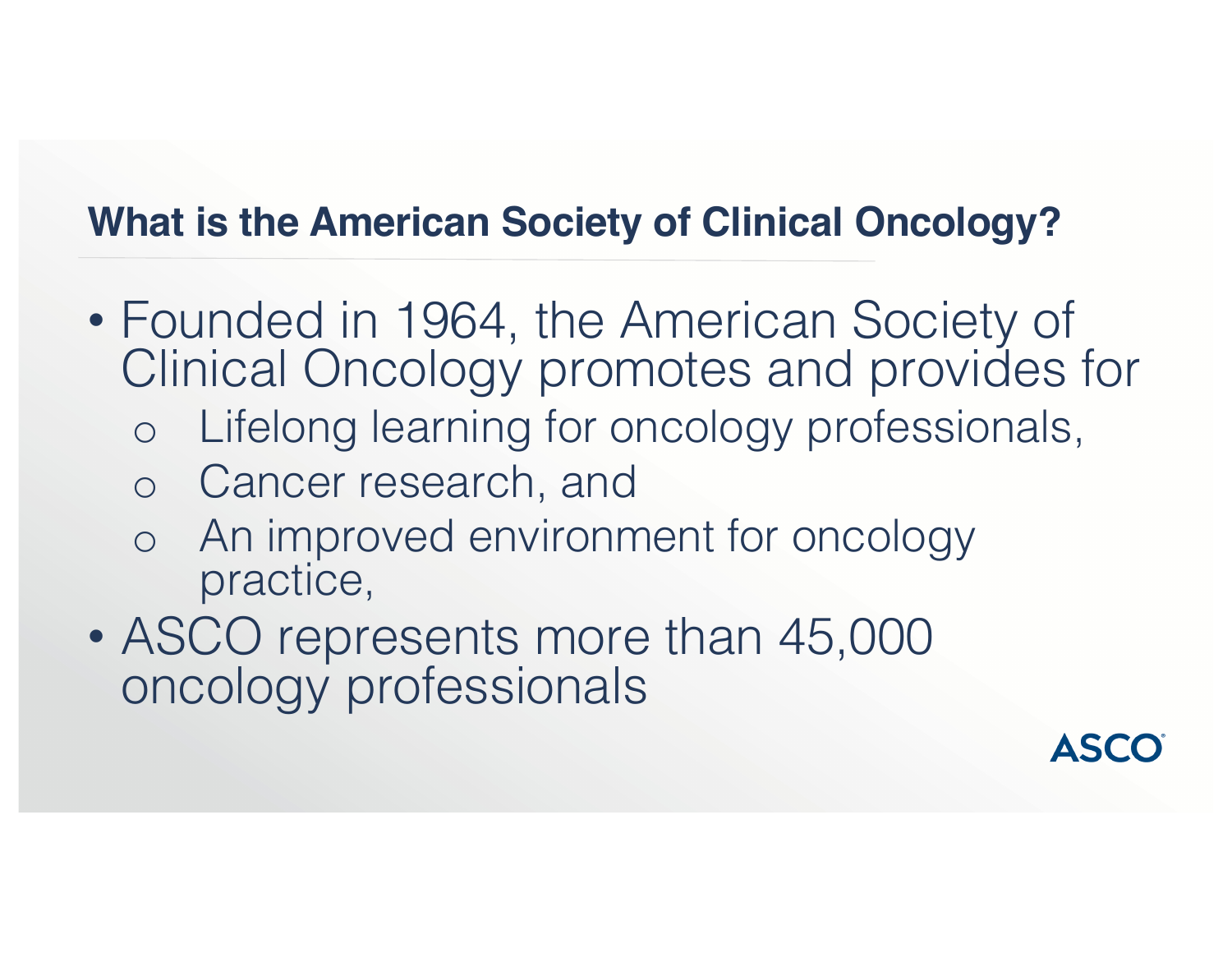#### **ASCO Taxonomy Project Goals**

1.Search 2.Personalization 3.Inventorying content

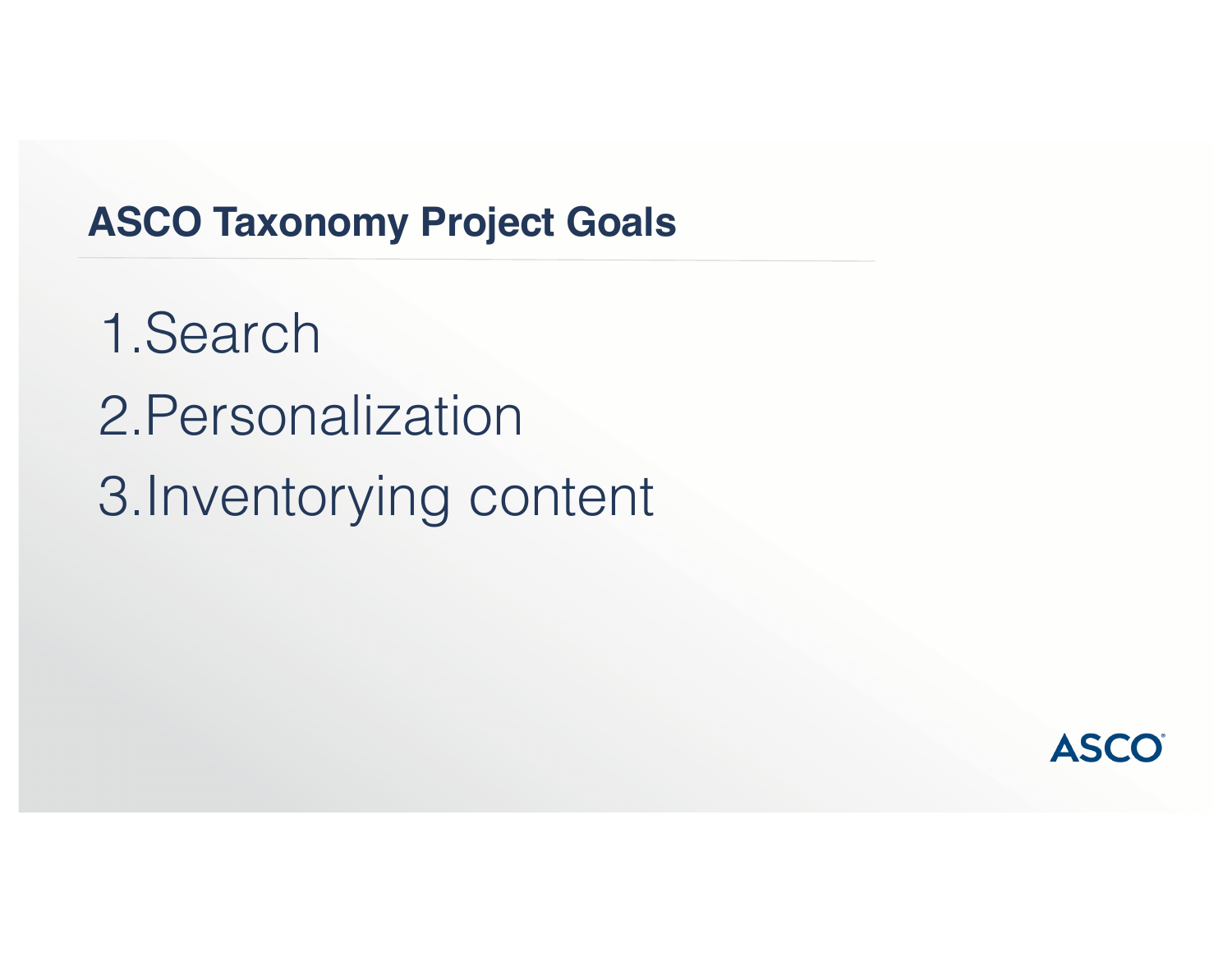### **About ASCO's Taxonomy Project**

List of thesauri **□Subject/Topical ODrugs QGenes O**rganizational **QEntities QCountries** 

**ASCO**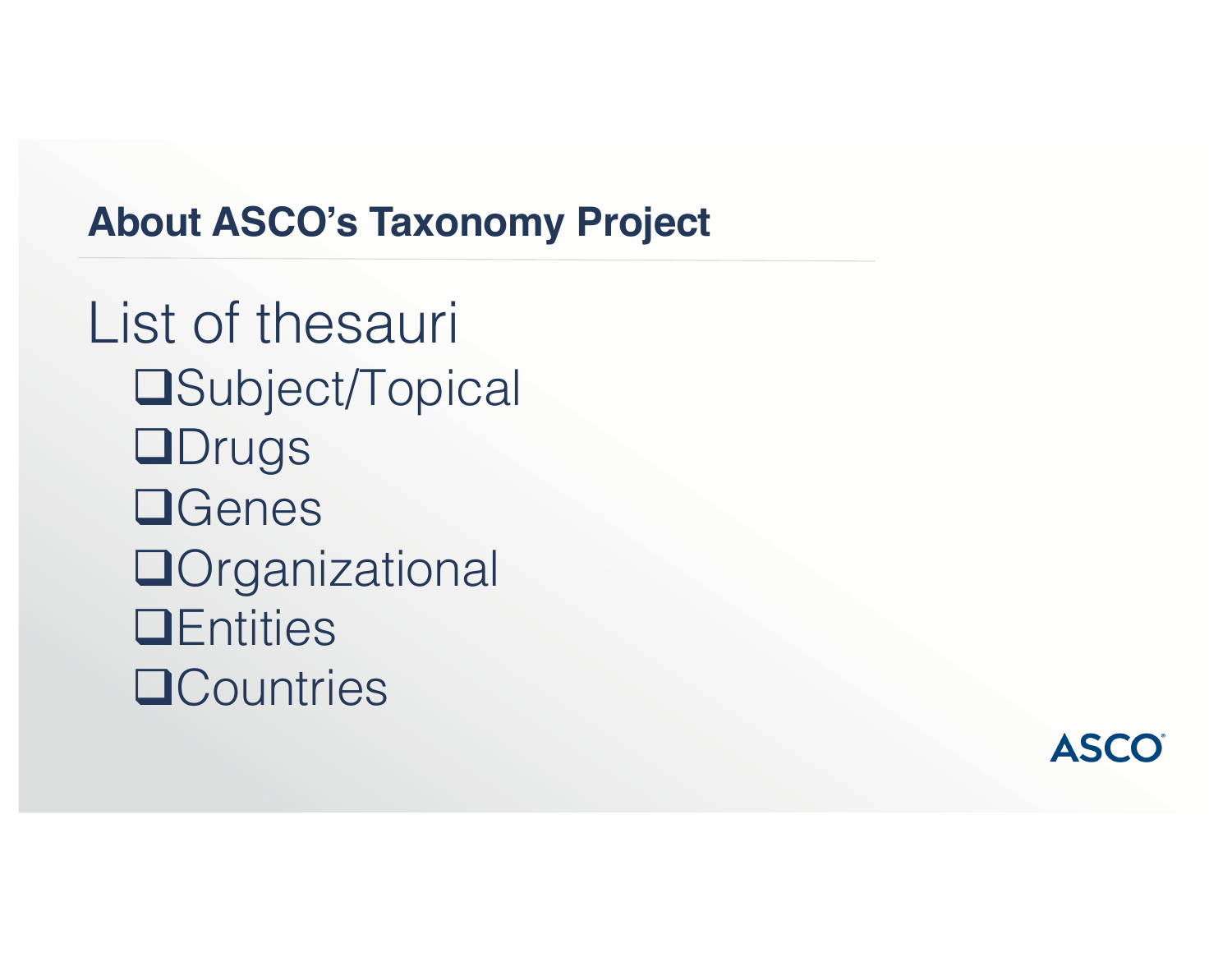#### **ASCO Subject Taxonomy Breakdown**

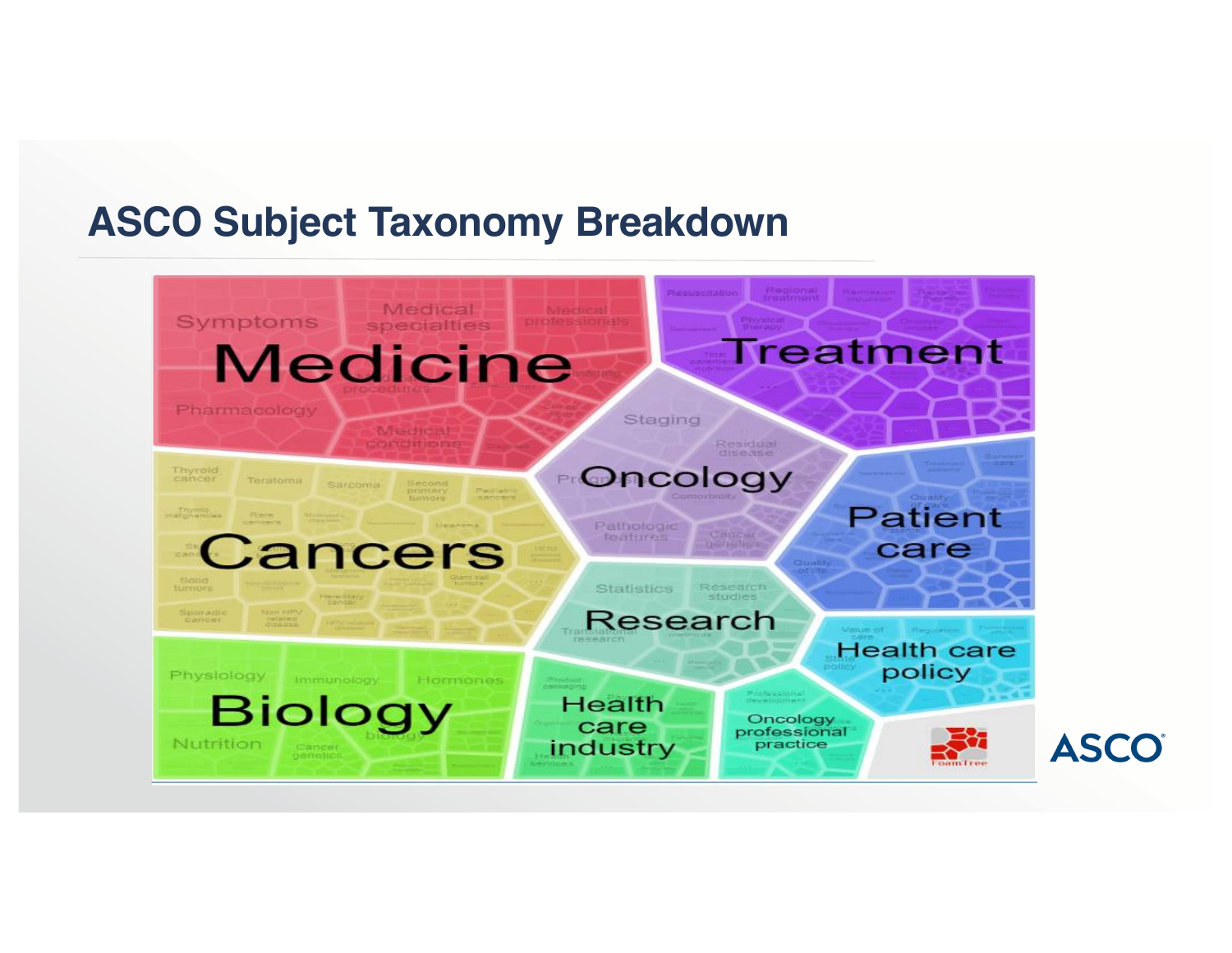#### **Governing Our Taxonomies**

Why do we need to maintain our vocabularies, anyway?

- New content with new topics in the field, e.g., COVID-19
- Changes in terminology, e.g., acronym becomes preferred
- Ongoing review by collaboration with experts
- Capturing new NPTs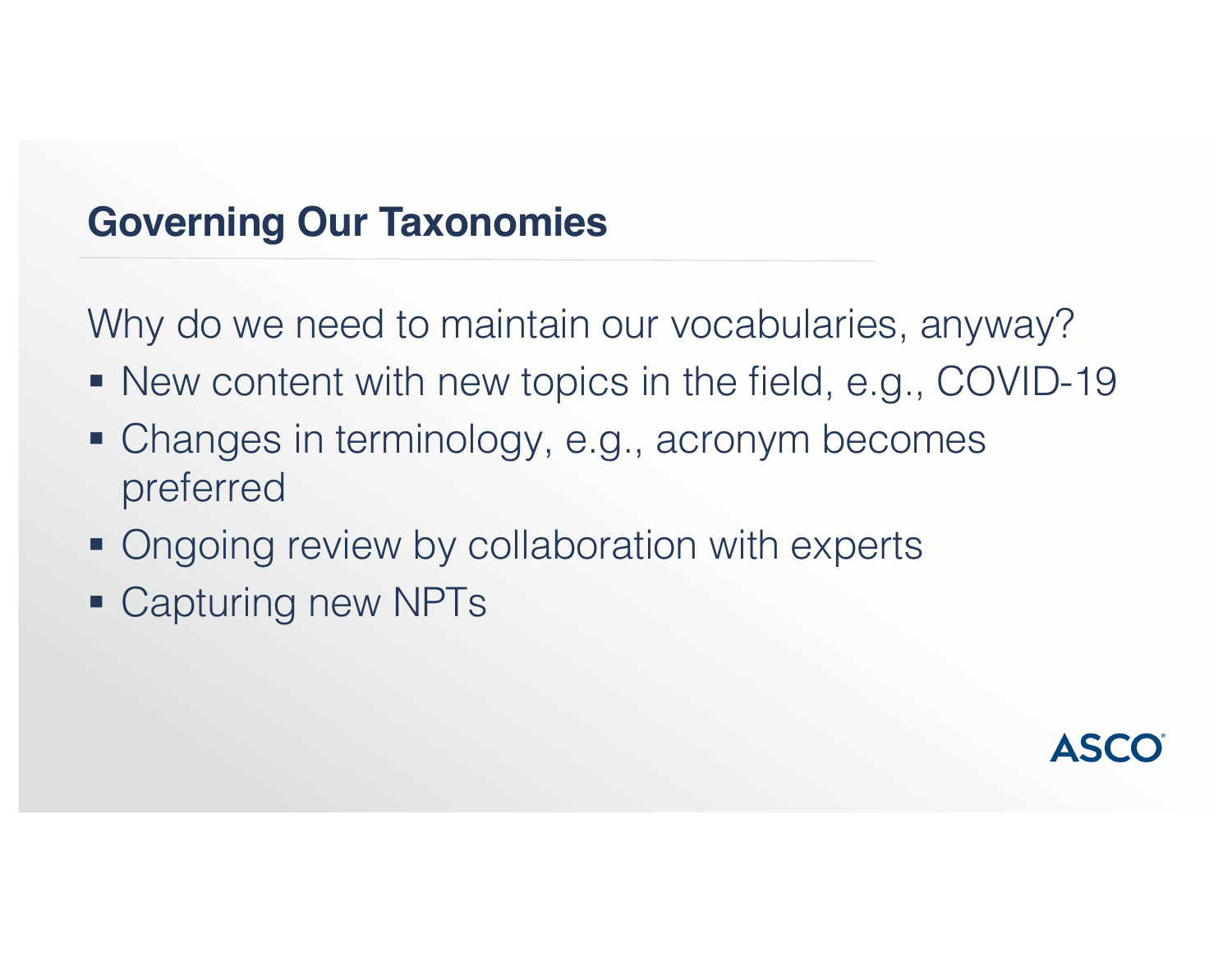## **ASCO Enterprise Content Repository**

- Stores all content and metadata, including taxonomy
- Enables ASCO to identify new content relationships
- Provides path to more accurate recommendations for related research
- **Powers truly enterprise search**
- Allows for personalized content discovery
- Creates pathway to content as a service to internal and external applications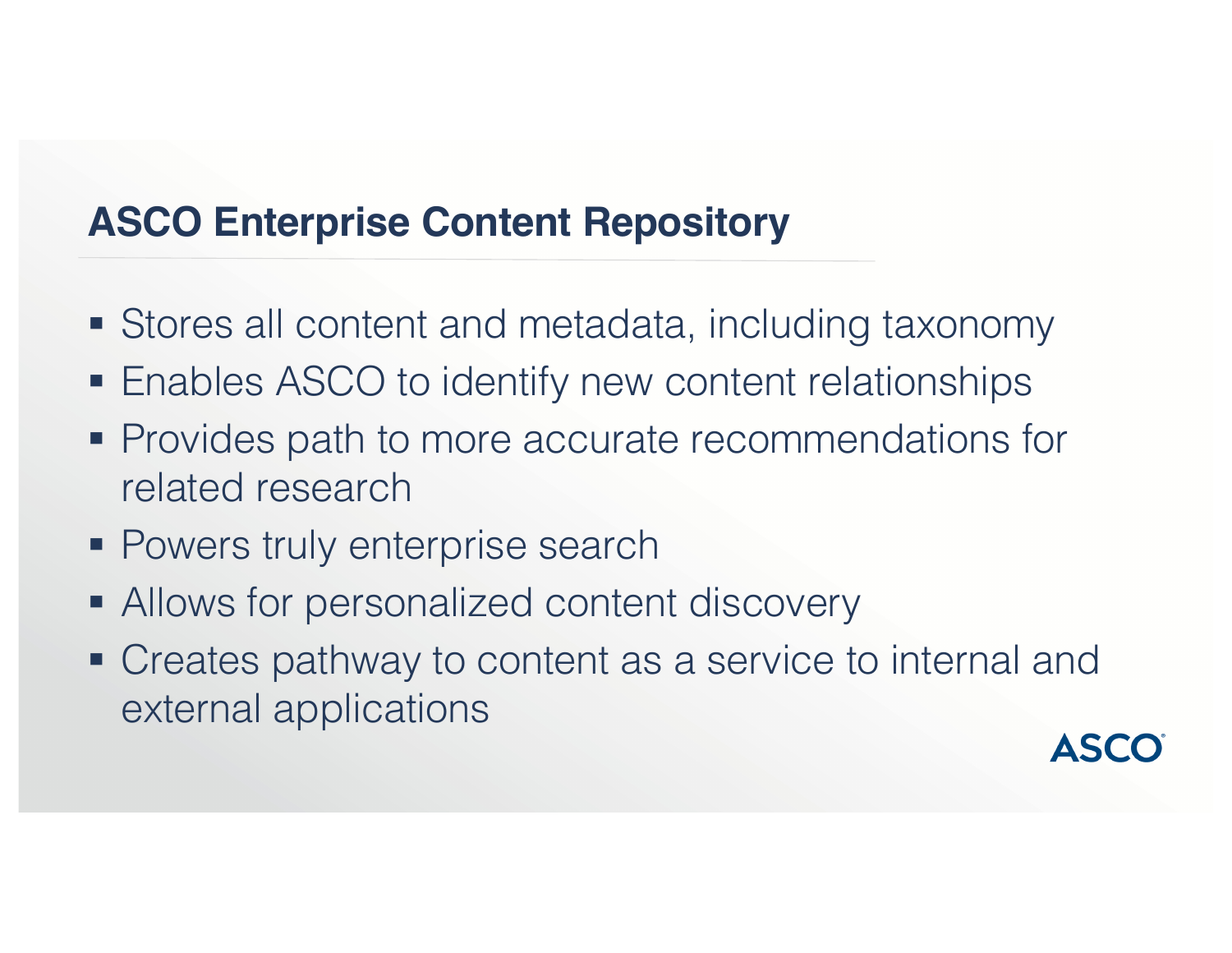#### **CancerLinQ**

- Collects, organizes, cleans, and structures real-world cancer care data from more than 100 oncology practices, representing more than 2,000 oncologists
- Data mapped to a standard model using ontologies
- Physicians review aggregated, de-identified patient data in interactive dashboards
- Researchers study curated sets of aggregated, de-identified data
- Used to host the "ASCO Survey on COVID-19 in Oncology Registry"

**ASCO**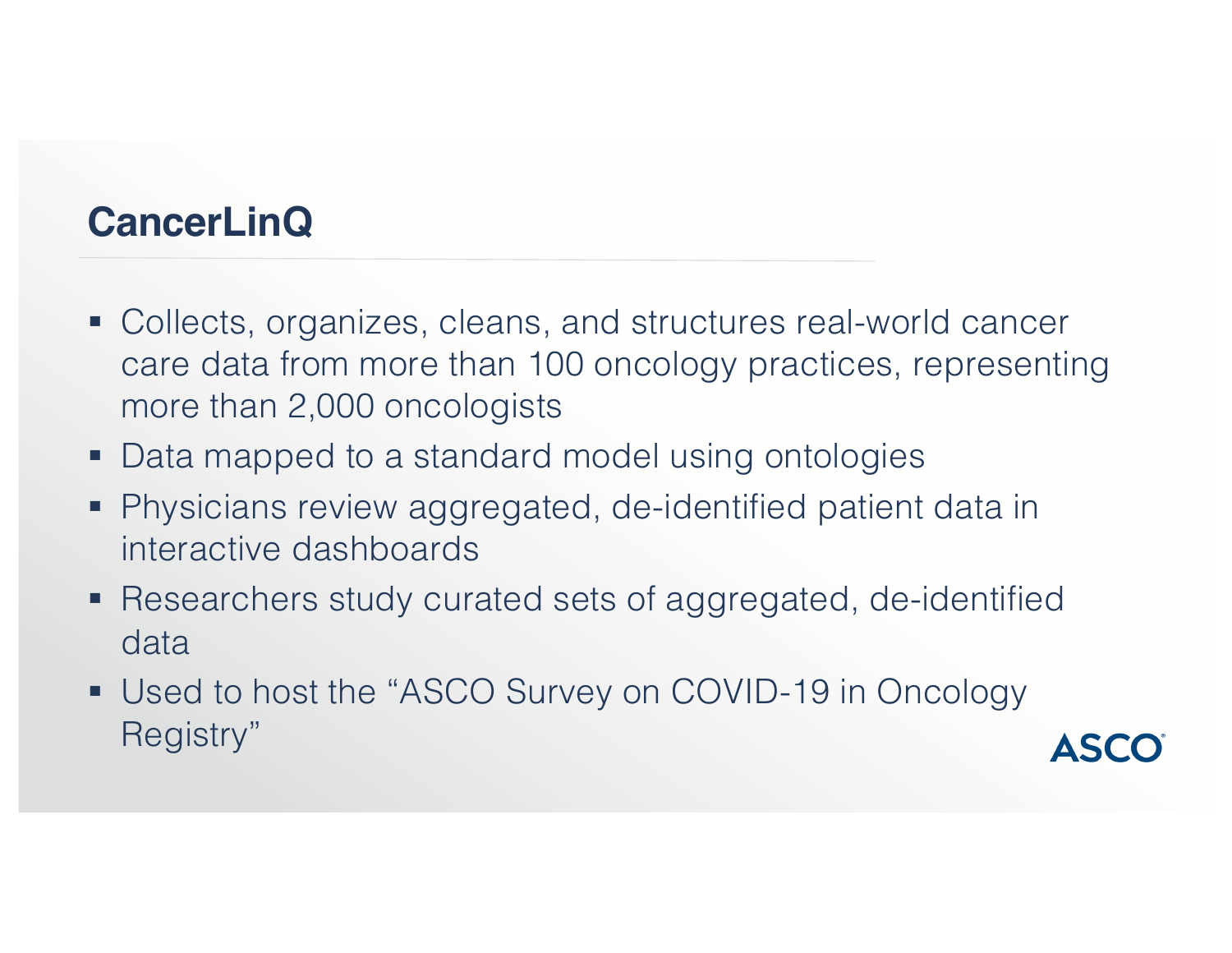## **mCODE Initiative**

- EHRs do not use common cancer data standards
- Goal is to facilitate cancer data interoperability and improve overall cancer data quality mCODE standard designed using widely available medical ontologies
- mCODE is fully open source

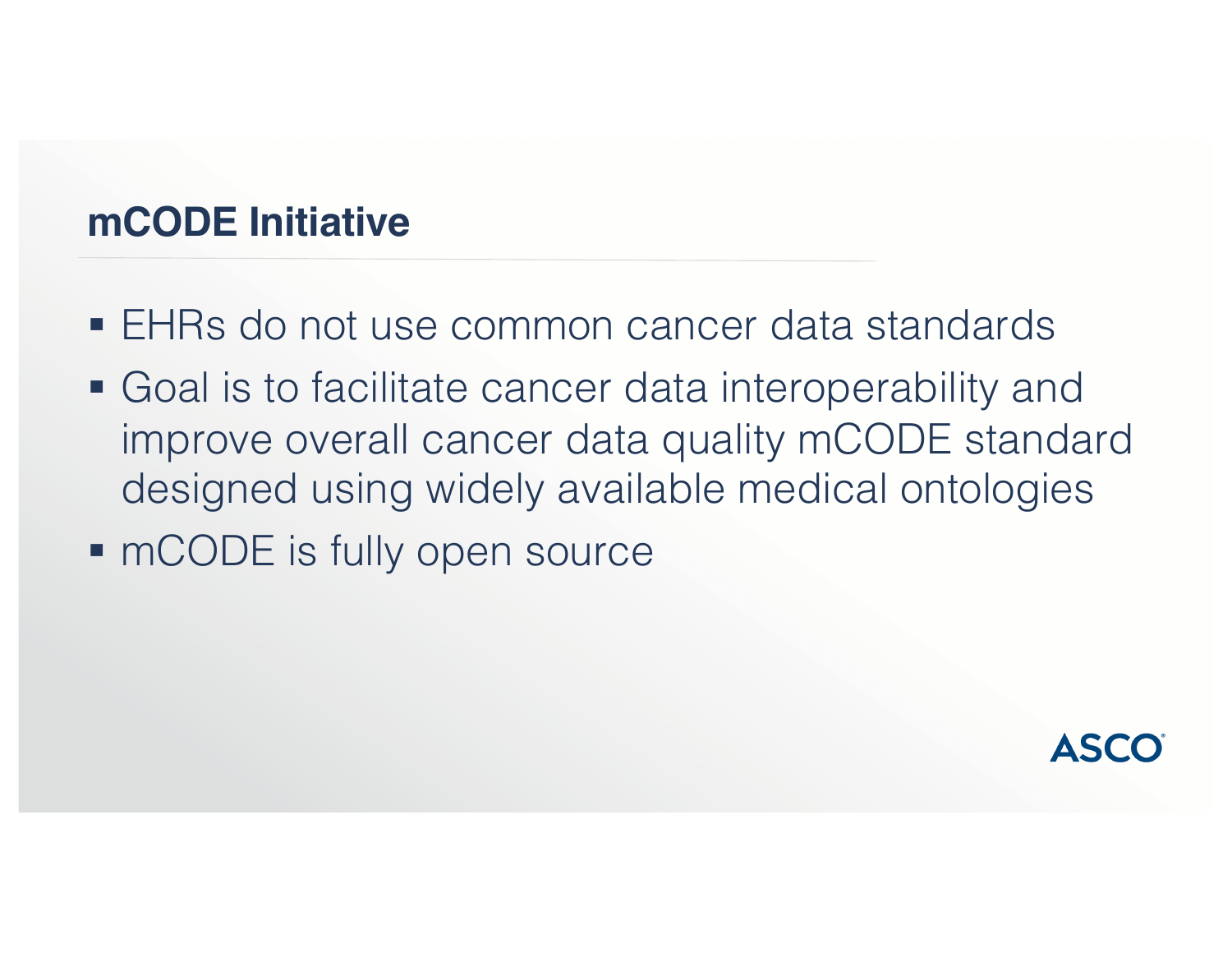#### **How Standardized Data Helps CancerLinQ**

- One of primary challenges when CLQ launched was interoperability of data
- mCODE works to bridge that gap
- ASCO COVID-19 Registry uses mCODE data elements